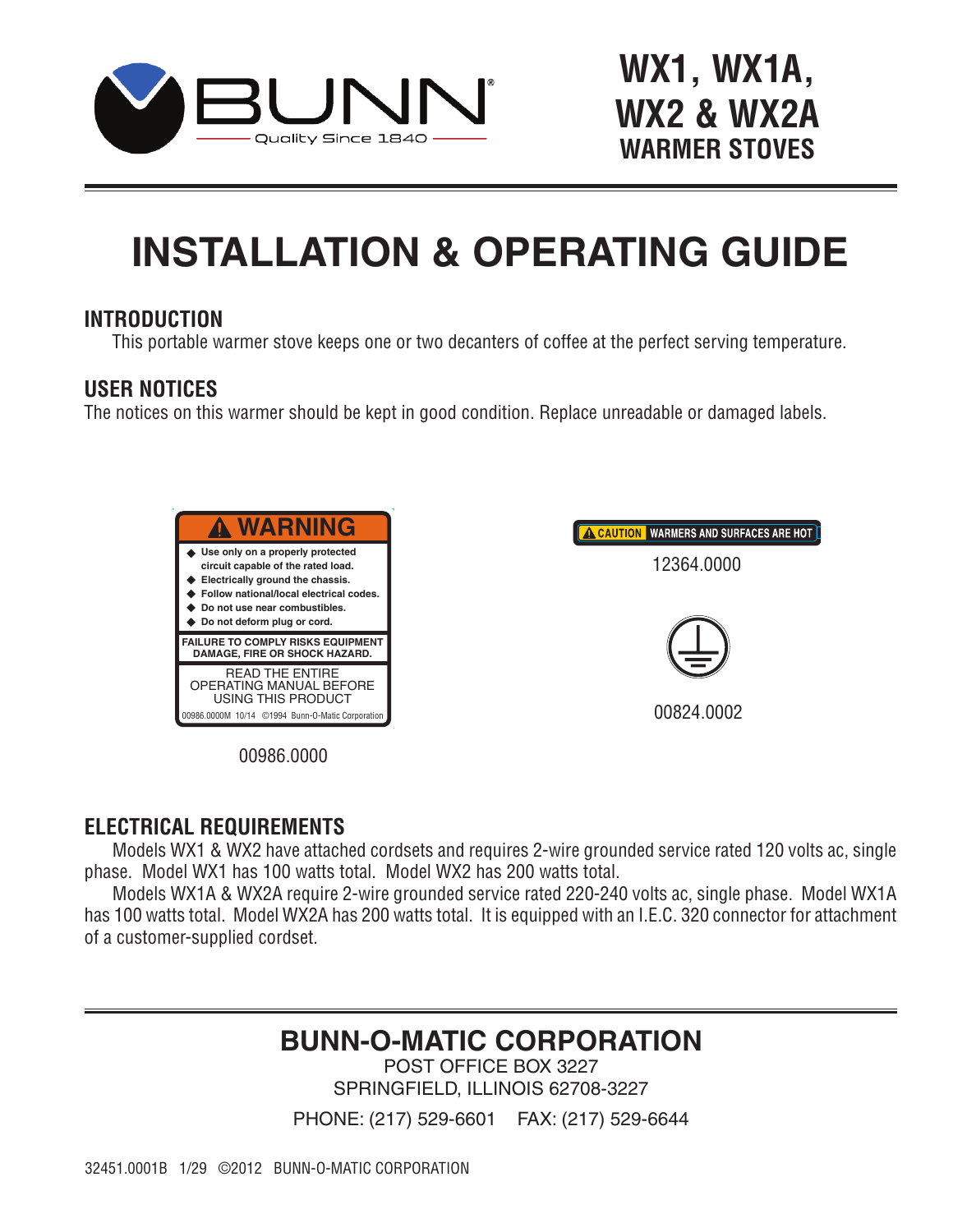### **CLEANING**

The use of a damp cloth rinsed in any mild, non-abrasive, liquid detergent is recommended for cleaning all surfaces on Bunn-O-Matic equipment.

### **REPLACEMENT PARTS**

01908.0000.....Connector, Power Entry (WX1A & WX2A models) 40701.0007.....Cordset Assy (WX1 models) 40701.0006.....Cordset Assy (WX2 models) 29872.0000.....Feet (Set of 4) (WX1, WX1A and WX2 models) 25137.0001.....Feet (Set of 4) (WX2A models) 04226.0002.....Indicator Lamp, 125V (WX1 and WX2 models) (Use in .687" x 1.22" panel cut-out) 01089.0000.....Indicator Lamp, 240V (WX1A & WX2A models prior to July 1997) (Use in .687" x 1.22" panel cut-out) 27691.0000.....Indicator Lamp, 250V (WX1A & WX2A models effective July 1997) (Use in .55" x 1.12" panel cut-out) 04225.0002.....On/Off Switch (WX1 and WX2 models) (WX1A & WX2A models prior to July 1997) (Use in .687" x 1.22" panel cut-out) 27689.0000.....On/Off Switch (WX1A & WX2A models effective July 1997) (Use in .55" x 1.12" panel cutout) 03656.0000.....Warmer Dish, Porcelain 01227.0000.....Warmer Element (WX1 and WX2 models) 01951.0000.....Warmer Element (WX1A & WX2A models) 05212.0000.....Warmer Retainer Plate 23325.0000.....Wiring Kit, Complete (WX1 models) 23326.0000.....Wiring Kit, Complete (WX2 models) 23327.0000.....Wiring Kit, Complete (WX1A models) 23328.0000.....Wiring Kit, Complete (WX2A models) 40701.0006  $\sqrt[40701.0007$ 

00707.0000.....Bushing, Strain Relief (WX1 and WX2 models)



#### **SCHEMATIC WIRING DIAGRAM WX2**



#### **SCHEMATIC WIRING DIAGRAM WX1A**



#### **SCHEMATIC WIRING DIAGRAM WX2A**